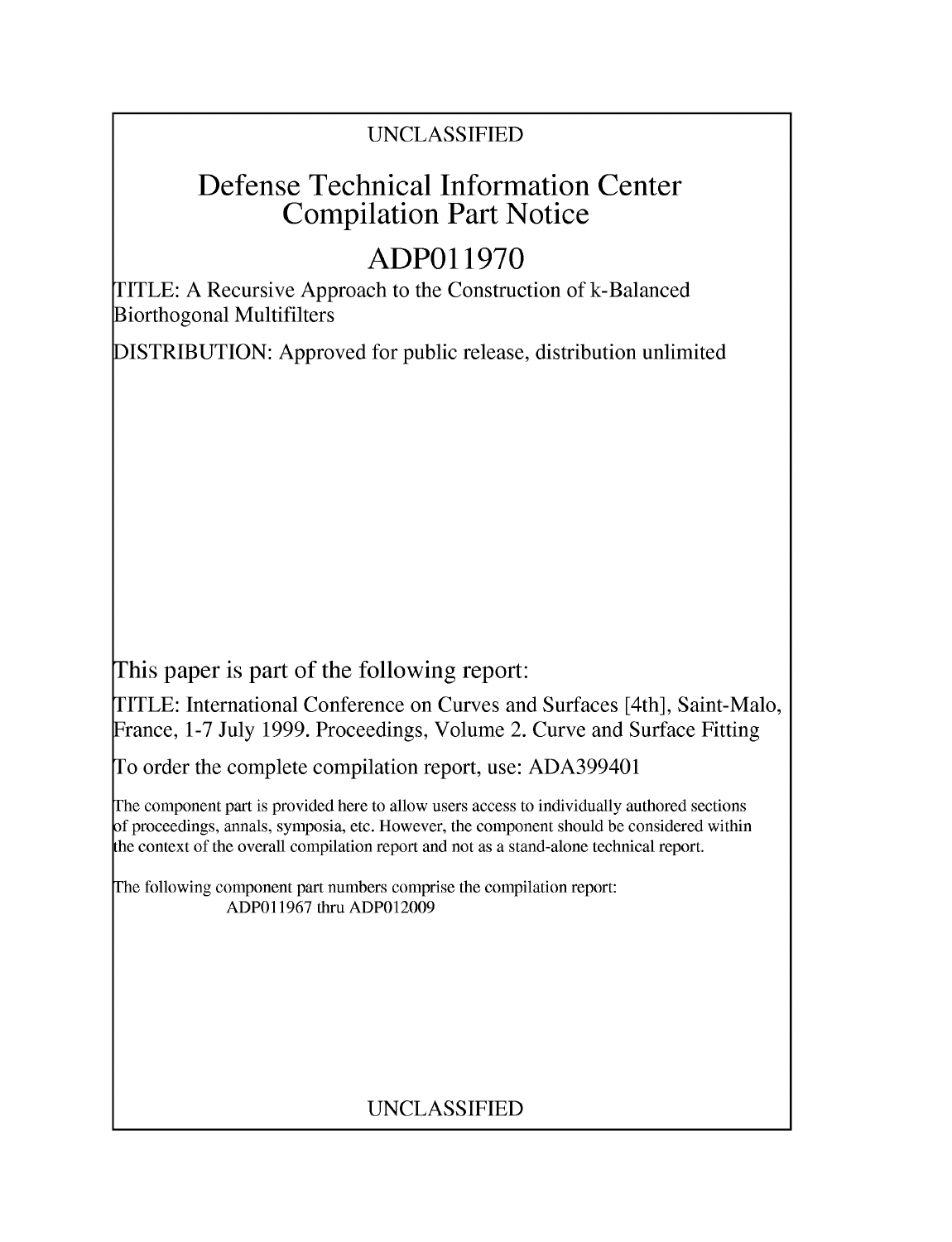## A Recursive Approach to the Construction of k-Balanced Biorthogonal Multifilters

### Silvia Bacchelli, Mariantonia Cotronei, and Damiana Lazzaro

Abstract. In this paper we discuss some numerical aspects of a particular construction of balanced biorthogonal multifilters by means of the lifting scheme. This construction allows, by simply solving linear equations, to obtain multifilters which do not need prefiltering, and for which the discrete versions of polynomial preservation/annihilation properties, are respectively, satisfied by their low and high-pass branches. In particular, we conduct experiments on how a parameter which appears in our recursive definition of balancing can be chosen to suitably influence the spectral behaviour of the multifilter low-pass branch, making it more effective in image compression problems.

#### **§1.** Introduction

Multiwavelets are a new addition to the classical scalar wavelet theory, and have been extensively studied in the last six years [5,9,11,17]. The main motivation for multiwavelets is that, unlike the scalar wavelet case, they can simultaneously possess desirable properties which are found to be useful for image compression applications, such as orthogonality and symmetry, short support, linear phase, a high approximation order, a high number of vanishing moments, etc. This combination would not be possible in any real-valued scalar wavelet. In fact, all real-valued scalar wavelets, with only one scaling function and one mother wavelet, can never possess all the above properties at the same time. This flexibility of vector-valued wavelet functions is due to the fact that multiwavelets satisfy conditions in which matrix rather than scalar coefficients are involved.

However, multiwavelets lack some attributes that scalar wavelets possess, and this becomes apparent when one implements the discrete multiwavelet transform. In particular, in the scalar case, a scaling low-pass filter with an approximation order **k** refers to the ability of the low-pass filter to reproduce

Curve and Surface Fitting: Saint-Malo 1999 27

Albert Cohen, Christophe Rabut, and Larry L. Schumaker (eds.), pp. 27-36. Copyright 02000 by Vanderbilt University Press, Nashville, TN. ISBN 0-8265-1357-3.

All rights of reproduction in any form reserved.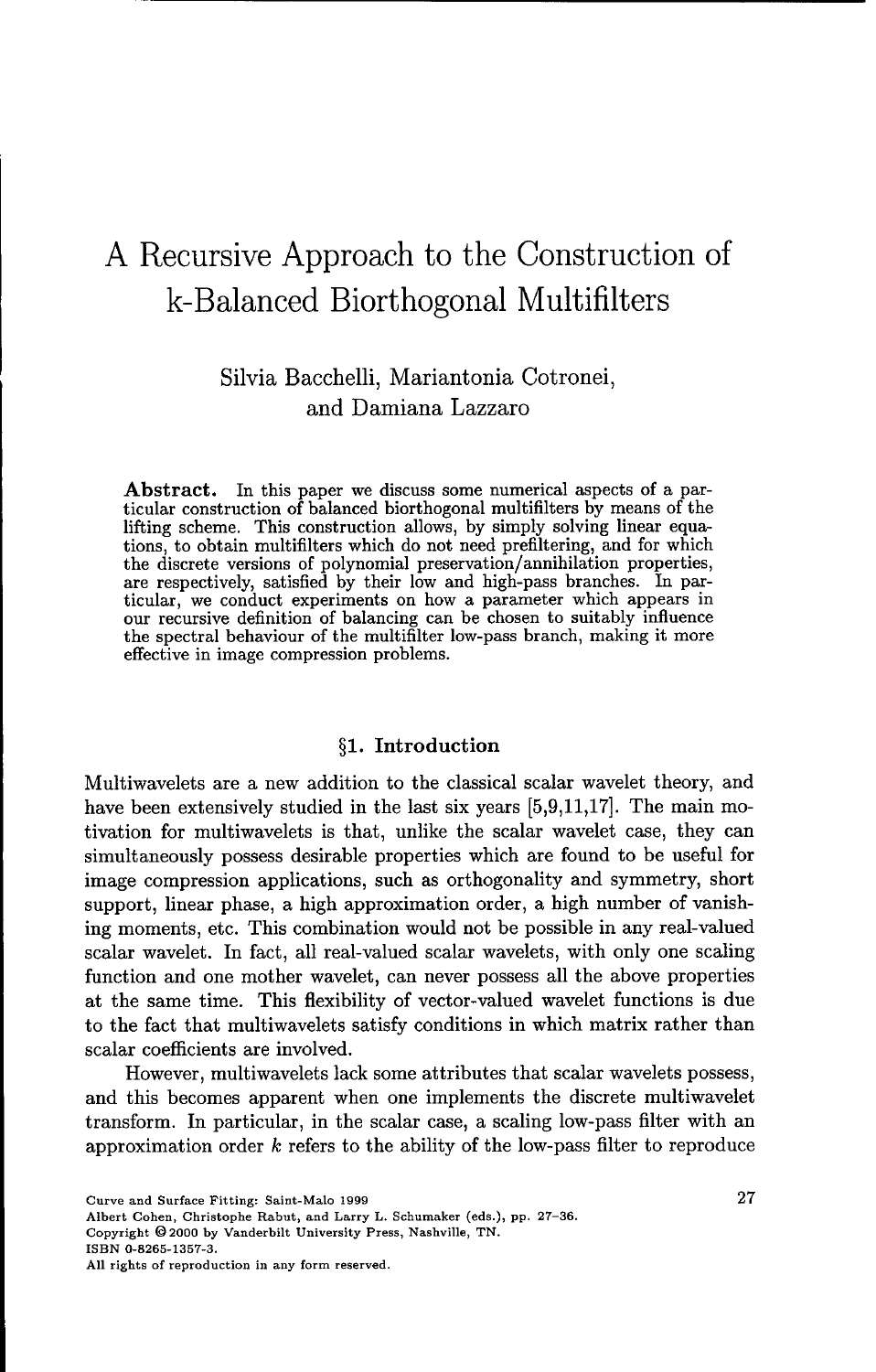discrete-time polynomials up to a degree  $k-1$ , while the corresponding wavelet high-pass filter annihilates discrete-time polynomials up to the same degree. This property, which is very important in many applications, does not hold in the multiwavelet case. In fact, the approximation power property does not assure the preservation and annihilation of discrete-time polynomials by the low-pass and the high-pass branch of a multiwavelet-based filter bank, respectively.

Moreover, because the approximation order for multiwavelets is not accompanied by the additional properties mentioned above, in applications using multiwavelets, a preprocessing or prefiltering step is necessary to obtain an efficient signal or image compression. A detailed investigation of prefiltering methods can be found in the literature [12,21,7].

Recently, to overcome these problems, Lebrun and Vetterli, and Selesnick [15,18] introduced the concept of balanced multiwavelets. They constructed orthogonal multiwavelet bases whose multifilter coefficients satisfy the discrete version of the approximation and zero-moments properties, and, at the same time, avoid the use of prefilters in implementing the discrete multiwavelet transform. This is a great advantage because the preprocessing step is a crucial point in multiwavelet-based algorithms. In fact, this initialization can sometimes destroy the very properties a multiwavelet basis is designed to have. Nevertheless, the above authors' construction of orthogonal balanced multifilters implies the resolution of non-linear equations that are solved by the Gröbner basis method.

Following the previous authors' idea, in order to avoid the difficulties due to the above-mentioned non-linearity, in [2] we have given a simple algebraic construction of k-balanced biorthogonal multifilters making use of the wellknown tool called the lifting scheme. As shown in [19], the lifting scheme provides a simple method for constructing new biorthogonal filters with requested properties, starting from an assigned set of biorthogonal analysis-synthesis filters. In [2] we have extended the lifting scheme to the multifilter case, and in so doing, we have exploited the additional degrees of freedom left in the multifilter construction after satisfying the perfect reconstruction condition in order to easily construct finite k-balanced multifilters. Our results have been stated using the algebraic framework of banded block recursive matrices, exploiting this flexible mathematical tool to translate both the  $k$ -balancing conditions and other desirable properties in terms of simple linear conditions on the multifilter coefficients.

In this paper, we discuss some numerical aspects of the procedure for the construction of biorthogonal balanced multifilters given in [2], and analyze in particular the effect of the choice of the shift constant  $p$  which appears in our definition of k-balancing on the compression capabilities of this kind of filters. In fact, shift constant  $p$  plays an important role, and it can be used as a further degree of freedom.

Starting from Lazy multifilters, k-balanced multifilters of order 2 and 4 are constructed, and their effectiveness in image compression is tested on the Lena image. Using numerical experiments, we observe that the  $p$  parameter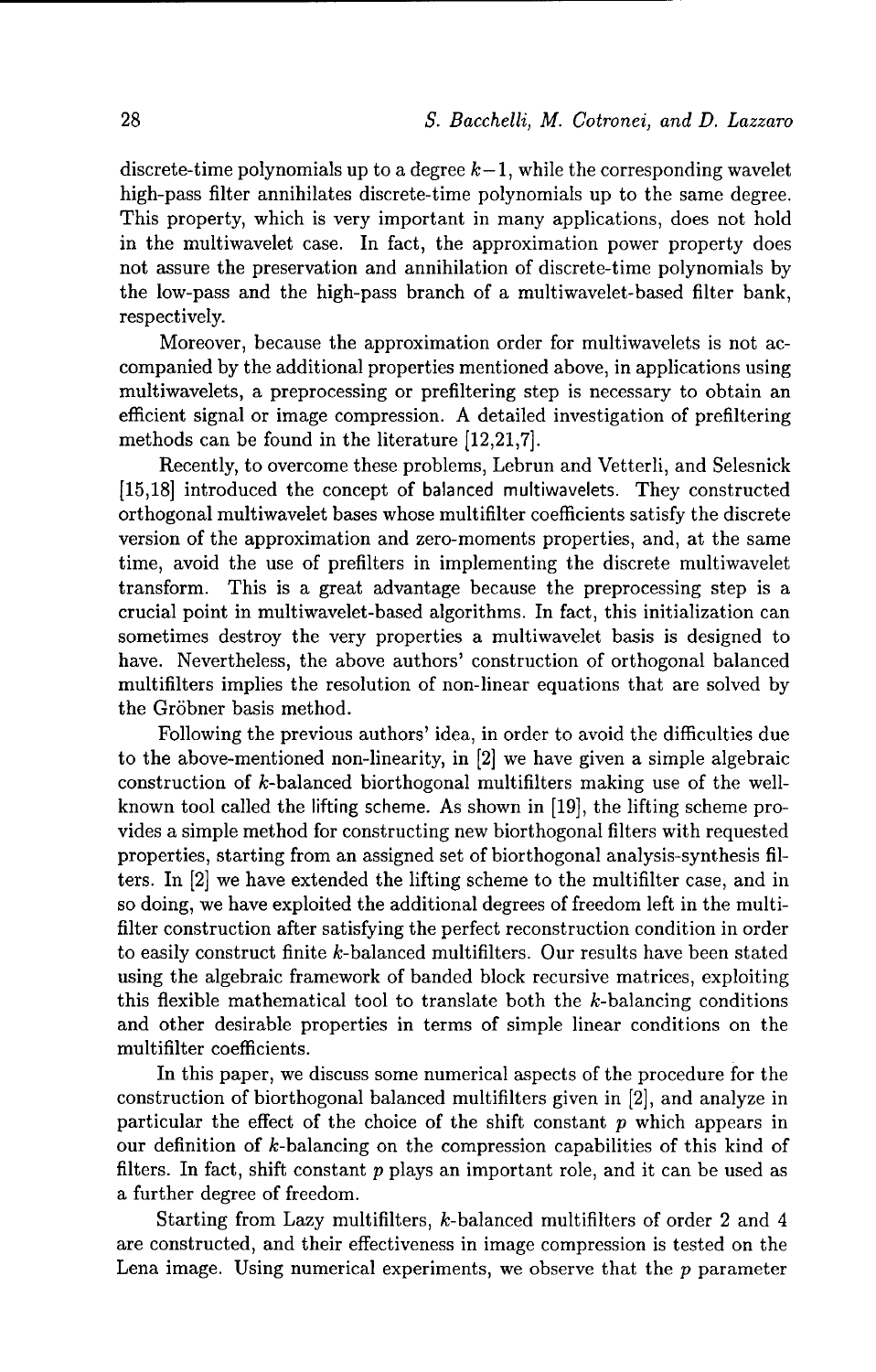#### A Recursive *Approach to* k-balanced Multiwavelets 29

influences the shape of the Fourier transform of the scalar filters associated with the low-pass matrix coefficients, and we determine the value of  $p$  in such a way that the spectral behaviour of the newly constructed low-pass filters is as close as possible to the optimal shape. With this selection of  $p$ , we obtain the best compression results.

We remark that the aim of this paper is essentially to show the flexibility of our tool in building multifilters which do not need prefiltering and which are easily found by solving simple linear equations.

#### §2. Balanced Biorthogonal Multifilters

Let  $\{\mathcal{H} = \sum_i \mathbf{H}_i t^i, \mathcal{W} = \sum_i \mathbf{W}_i t^i\}$  and  $\{\widetilde{\mathcal{H}} = \sum_i \widetilde{\mathbf{H}}_i t^i, \widetilde{\mathcal{W}} = \sum_i \widetilde{\mathbf{W}}_i t^i\}$  be two pairs of block Laurent polynomials associated, respectively, with the analysis and the synthesis phase of a FIR multifilter bank, where  $\{H_i\}$ ,  $\{W_i\}$ ,  $\{\widetilde{H}_i\}, \{\widetilde{W}_i\}$  are finite sequences of  $r \times r$  matrices. In the following section we will refer to  $\{H, W\}$ ,  $\{\widetilde{\mathcal{H}}, \widetilde{\mathcal{W}}\}$  as analysis multifilters and synthesis multifilters, respectively, where we can think of them either as the sequences of matrix coefficients or as their associated block Laurent polynomials.

Let  $R(t^2, \mathcal{H}), R(t^2, \mathcal{W}), R(t^2, \widetilde{\mathcal{H}}), R(t^2, \widetilde{\mathcal{W}})$  be the block banded Hurwitz matrices whose generating functions are  $\mathcal{H}, \mathcal{W}, \widetilde{\mathcal{H}}, \widetilde{\mathcal{W}}$ , respectively. With these matrices, we can give an algebraic description of the action of the analysissynthesis system on a block Laurent polynomial  $\sigma$  given as input, in the following way:

Analysis:

$$
[\boldsymbol{\sigma}^{(0)}] = R(t^2, \boldsymbol{\mathcal{H}})[\sigma]
$$

$$
[\boldsymbol{\sigma}^{(1)}] = R(t^2, \boldsymbol{\mathcal{W}})[\sigma]
$$

Synthesis:

$$
[\hat{\pmb\sigma}]=R(t^2,\widetilde{\pmb{\mathcal{H}}})^T[\sigma^{(0)}]+R(t^2,\widetilde{\pmb{\mathcal{W}}})^T[\sigma^{(1)}],
$$

where  $\sigma^{(0)}$  and  $\sigma^{(1)}$  represent the output of the analysis phase, while  $\hat{\sigma}$  represents the output of the synthesis phase and therefore of the whole FIR system.

Given any pair of multifilters  $\{\mathcal{H}, \mathcal{W}\}\)$ , define the 2-decimated matrix

$$
\Delta_{(\boldsymbol{\mathcal{H}},\boldsymbol{\mathcal{W}})}=\left[\begin{matrix} \boldsymbol{\mathcal{H}}_0 & \boldsymbol{\mathcal{H}}_1 \\ \boldsymbol{\mathcal{W}}_0 & \boldsymbol{\mathcal{W}}_1 \end{matrix}\right],
$$

whose elements are the 2-decimated block series related to  $H, W$ , that is

$$
\mathcal{H}_k=\sum_i\boldsymbol{H}_{2i+k}t^i,\ \boldsymbol{\mathcal{W}}_k=\sum_i\boldsymbol{W}_{2i+k}t^i,\quad k=0,1.
$$

**Definition 1.** We say that the pairs  $\{H, W\}$ ,  $\{\widetilde{H}, \widetilde{W}\}$  are biorthogonal multifilters or duals to each *other or,* equivalently, that *they satisfy* the Perfect Reconstruction (PR) property if

$$
\Delta_{(\widetilde{\mathcal{H}},\widetilde{\mathcal{W}})}^{T*}\times \Delta_{(\mathcal{H},\mathcal{W})}=\Delta_{(\mathcal{H},\mathcal{W})}\times \Delta_{(\widetilde{\mathcal{H}},\widetilde{\mathcal{W}})}^{T*}=I.
$$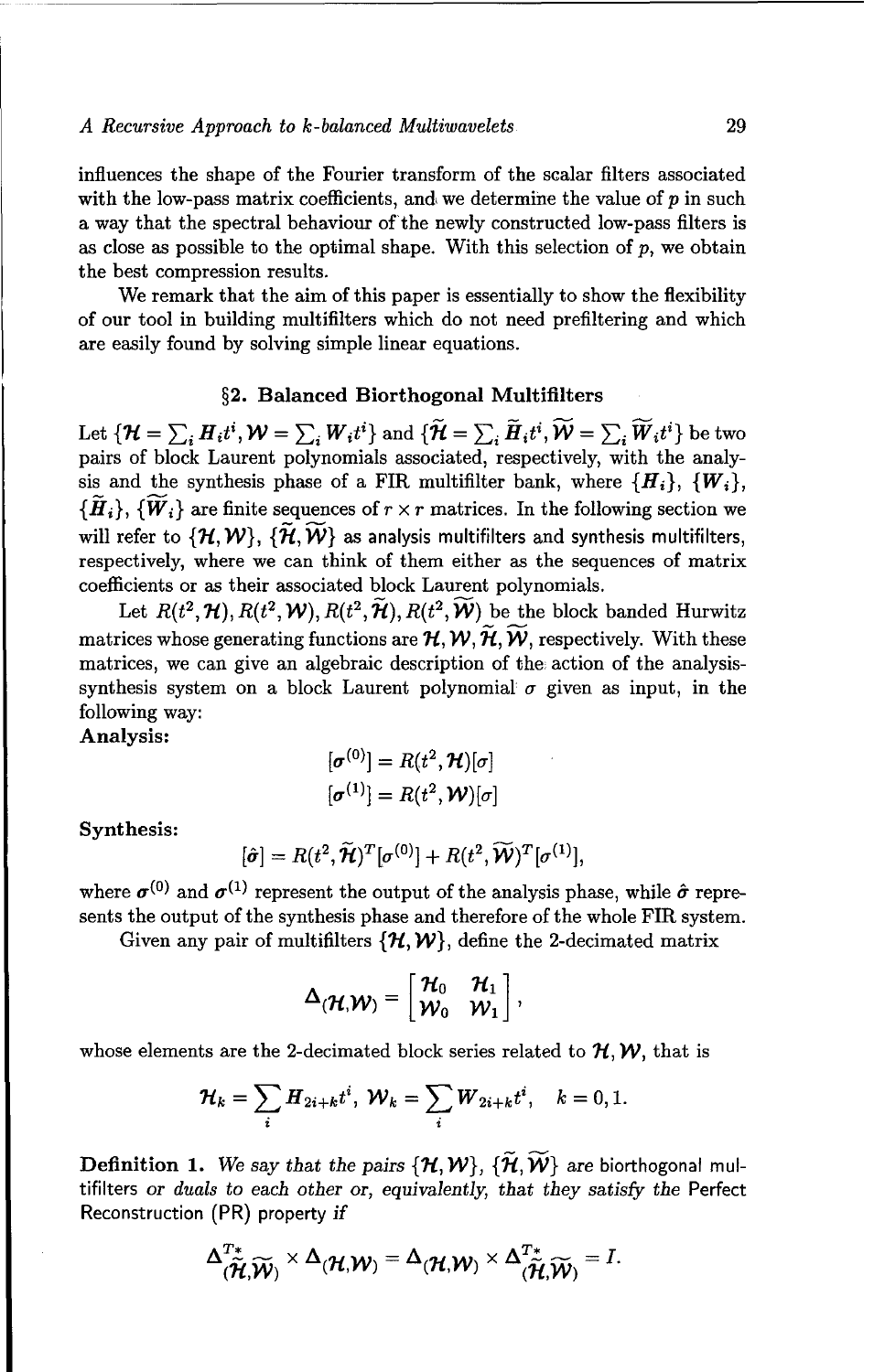In this case, if furthermore  $\mathcal{H}$  and  $\widetilde{\mathcal{H}}$  admit a convergent subdivision scheme, then it is possible to define corresponding multiscaling functions and multiwavelets from the well-known matrix two-scale relations:

$$
\Phi(x) = \sqrt{2} R(t^2, \mathcal{H}) \Phi(2x), \quad \widetilde{\Phi}(x) = \sqrt{2} R(t^2, \widetilde{\mathcal{H}}) \widetilde{\Phi}(2x),
$$
  

$$
\Psi(x) = \sqrt{2} R(t^2, \mathcal{W}) \Phi(2x), \quad \widetilde{\Psi}(x) = \sqrt{2} R(t^2, \widetilde{\mathcal{W}}) \widetilde{\Phi}(2x).
$$

where  $\mathbf{\Phi}(x)$ ,  $\mathbf{\Psi}(x)$ ,  $\widetilde{\mathbf{\Phi}}(x)$ ,  $\widetilde{\mathbf{\Psi}}(x)$  represent the vector containing the translates of the *r*-vectors  $\phi = [\phi_0, ..., \phi_{r-1}]^T$ ,  $\psi = [\psi_0, ..., \psi_{r-1}]^T$ ,  $\tilde{\phi} = [\tilde{\phi}_0, ..., \tilde{\phi}_{r-1}]^T$ ,  $\tilde{\psi} = [\tilde{\psi}_0, \ldots, \tilde{\psi}_{r-1}]^T.$ 

We now extend the concept of balancing order (introduced in [15]) to biorthogonal multifilters. We require that the multifilters associated with the analysis system must satisfy the discrete versions of both the polynomial preserving and zero moment properties.

**Definition 2.** A pair of multifilters  $\{\mathcal{H}, \mathcal{W}\}\$  related to the analysis phase of a *FIR system* is said to be balanced of order *k* (or *k-balanced), if* there exists at least one real *number p such* that *the* following relations *hold:*

$$
R(t^2, \mathcal{H}) \times [\pi_n] = \sqrt{2} 2^n [(\pi + p)_n],
$$
  
\n
$$
n = 0, \dots, k - 1,
$$
  
\n
$$
R(t^2, \mathcal{W}) \times [\pi_n] = 0,
$$
  
\n(1)

where  $[\pi_n]$  and  $[(\pi + p)_n]$  are bi-infinite column vectors which can also be seen as *r-block vectors associated with the formal block series*

$$
\pi^{n} = \sum_{i} \left[ \begin{array}{c} (ri)^{n} \\ (ri+1)^{n} \\ \vdots \\ (ri+r-1)^{n} \end{array} \right] t^{i}, \quad (\pi+p)^{n} = \sum_{i} \left[ \begin{array}{c} (ri+p)^{n} \\ (ri+1+p)^{n} \\ \vdots \\ (ri+r-1+p)^{n} \end{array} \right] t^{i}.
$$

In [2] an equivalent condition to (1) has been given which turns out to be more useful in practice:

**Theorem 3.** A pair of FIR multifilters  $\{H, W\}$  is balanced of order k if and  $only if$ 

$$
\sum_{j=l_1}^{l_2} H_j \begin{bmatrix} (rj)^n \\ (rj+1)^n \\ \vdots \\ (rj+r-1)^n \end{bmatrix} = \sqrt{2} 2^n \begin{bmatrix} p^n \\ (p+1)^n \\ \vdots \\ (p+r-1)^n \end{bmatrix},
$$
(2)  

$$
\sum_{j=m_1}^{m_2} W_j \begin{bmatrix} (rj)^n \\ (rj+1)^n \\ \vdots \\ (rj+r-1)^n \end{bmatrix} = 0,
$$
(3)

*for*  $n = 0, \ldots, k - 1$ .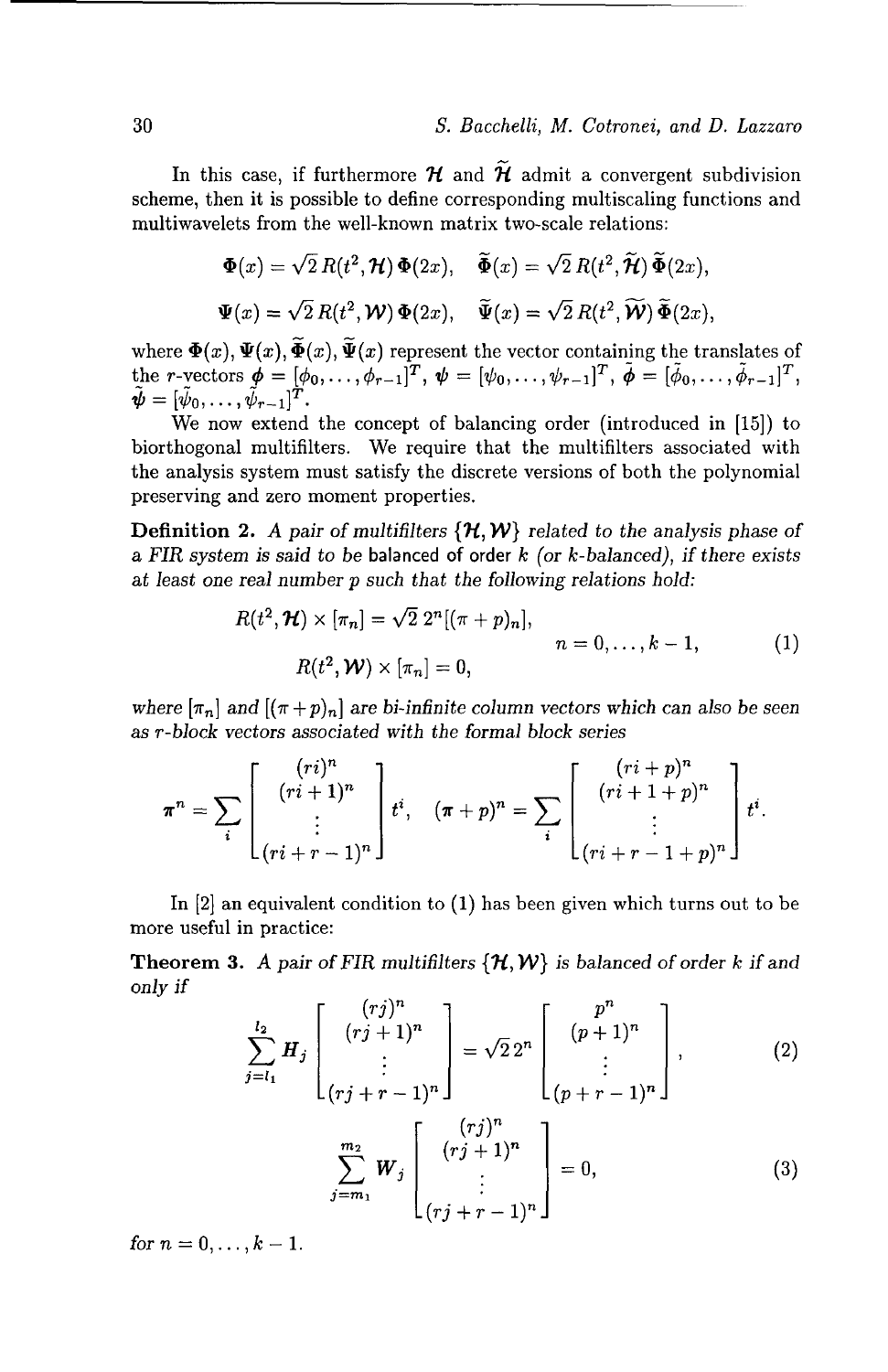#### §3. Construction with the Lifting Scheme

The lifting scheme (introduced by Sweldens [19]) is a flexible tool for the construction of biorthogonal bases. In [2] an extension to the multifilter setting has been given. In short, given a set  $\{\mathcal{H}, \tilde{\mathcal{H}}, \mathcal{W}, \tilde{\mathcal{W}}\}$  of biorthogonal multifilters, then the new multifilters

$$
\begin{cases}\n\widetilde{\boldsymbol{\mathcal{H}}}^{new} = \widetilde{\boldsymbol{\mathcal{H}}} + (\boldsymbol{S} \circ t^2) \widetilde{\boldsymbol{\mathcal{W}}}\\
\boldsymbol{\mathcal{W}}^{new} = \boldsymbol{\mathcal{W}} - (\boldsymbol{S}^{*T} \circ t^2) \boldsymbol{\mathcal{H}},\n\end{cases} \tag{4}
$$

where *S* is any block Laurent polynomial, gives rise to a new set  $\{H, \widetilde{H}^{new},\}$  $W^{new}$ ,  $\widetilde{W}$  of biorthogonal multifilters.

Analogously, by simply changing the roles of the previous multifilters,

$$
\begin{cases}\n\mathcal{H}^{new} = \mathcal{H} + (\widetilde{S} \circ t^2) \mathcal{W} \\
\widetilde{\mathcal{W}}^{new} = \widetilde{\mathcal{W}} - (\widetilde{S}^{*T} \circ t^2) \widetilde{\mathcal{H}}\n\end{cases}
$$
\n(5)

gives rise to a new set  $\{ \mathcal{H}^{new}, \widetilde{\mathcal{H}}, \mathcal{W}, \widetilde{\mathcal{W}}^{new} \}$  of biorthogonal multifilters. We call (4) and (5) respectively the lifting scheme and the dual lifting scheme.

In [2] some useful conditions are given which allow the new multifilters to inherit symmetry/antisymmetry properties from the starting multifilters.

We can take advantage of the previous scheme to construct new balanced biorthogonal multifilters. In fact, unlike the orthogonal case where the balancing and the orthogonal conditions give rise to non-linear equations, which in  $[15,18]$ , for example, are solved with a Gröbner basis approach, our balancing conditions (2) and (3) applied to the lifted (or dual lifted) multifilters give rise to linear conditions. The main steps of our approach are:

- 1) Construct the new low-pass multifilter coefficients, using the dual lifting scheme;
- 2) Apply the balancing condition (2), and solve the linear equations to find the coefficients of the unknown dual lifting matrix polynomial;
- 3) Construct the new high-pass multifilter coefficients, with the lifting scheme;
- 4) Apply the balancing condition (3), and solve the linear equations to find the coefficients of the unknown lifting polynomial;
- 5) Construct the corresponding dual low and high-pass multifilters.

It is important to note that in applying the balancing condition (2), a value must be assigned to the shift parameter  $p$ . In our experiments, it turns out that  $p$  influences on the effectiveness of the multifilters in their applications.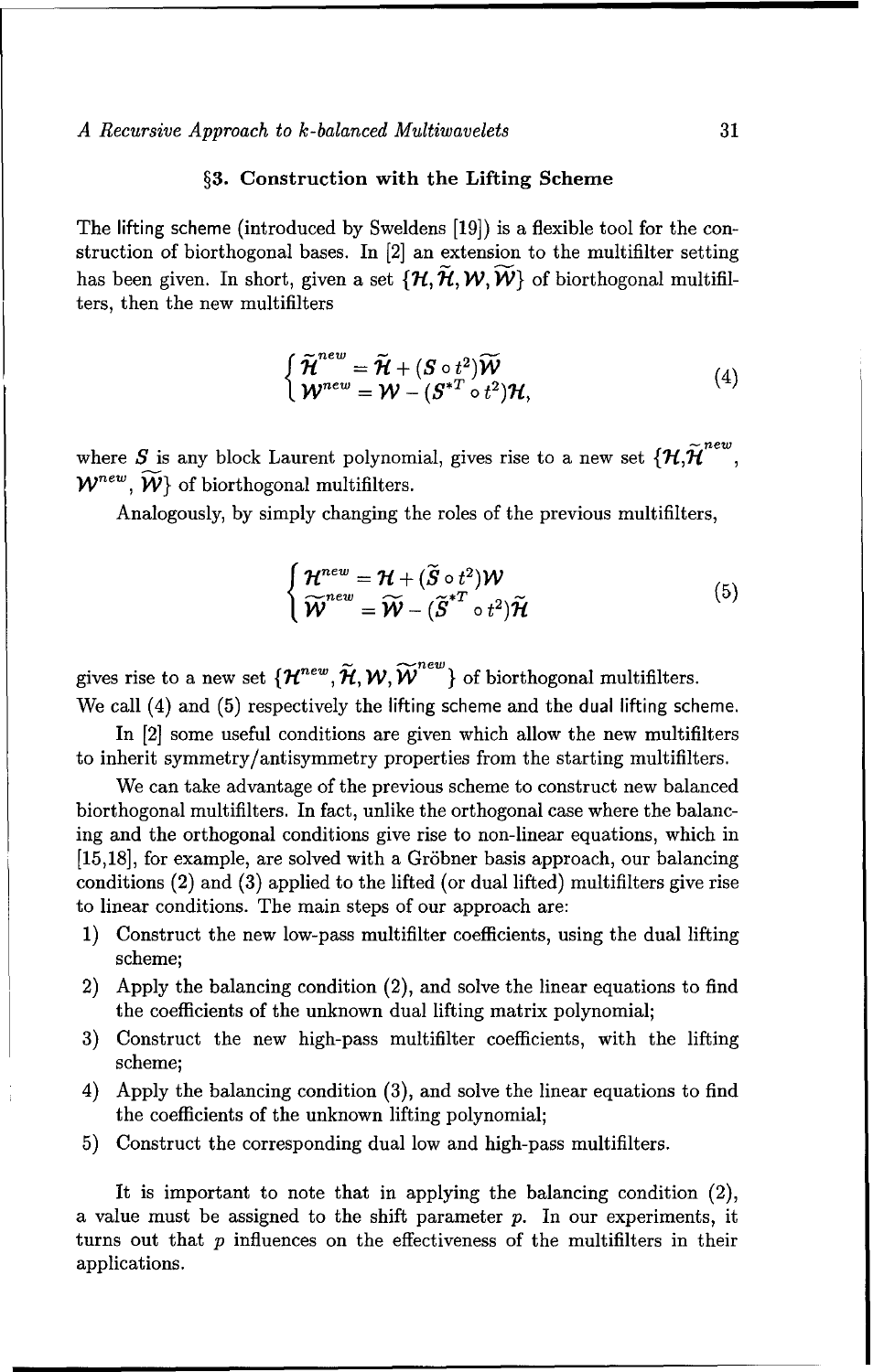

**Fig. 1.**  $|\hat{h}^0| + |\hat{h}^1|$  associated to the Lazy 2-balanced low-pass multifilter with a varying p: from left to right,  $p = -1, 0.25, 1$ .

#### §4. Examples

In the following example, we start from Lazy multifilters to obtain balanced biorthogonal multifilters of order 2 and 4, which, furthermore, are of the type symmetric/antisymmetric (see [2]).

We restrict to the case  $r = 2$ , and define Lazy multifilters as follows:

$$
2\mathcal{H}=\widetilde{\mathcal{H}}=\sqrt{2}\,I,\quad \mathcal{W}=2\widetilde{\mathcal{W}}=\sqrt{2}\,I\;t.
$$

In order to show the influence of  $p$  on the performance of the new multifilters, we introduce the notation

$$
h_{2k+n}^m=[H_k]_{m,n},\quad k\in\mathbb{Z},\ m,n=0,1,
$$

which give the two low-pass scalar filters  $h^0 = \{h_k^0\}_{k \in \mathbb{Z}}, h^1 = \{h_k^1\}_{k \in \mathbb{Z}}$  obtained by reorganizing the set of  $2 \times 2$  low-pass matrix multifilter  ${H_k}_{k \in \mathbb{Z}}$ , as a multichannel scalar filter bank.

As shown in the following figures, the shift constant  $p$  influences the shape of the Fourier transforms of  $h^{0,new}, h^{1,new}$ , making them more or less suitable for application problems.

In Figure 1, we show 3 graphs of the sum  $|\hat{h}^{0,new}|+|\hat{h}^{1,new}|$ , with p varying in  $\{-1, 1/4, 1\}$ . It can be seen that the choice  $p = 1/4$  gives visually a better low-pass behaviour. In this case the new coefficients (except for a factor  $\sqrt{2}$ ) are

$$
\mathcal{H}^{new} = \begin{bmatrix} \frac{1}{4} & \frac{-1}{8} \\ \frac{-3}{8} & \frac{1}{4} \end{bmatrix} t^{-1} + \begin{bmatrix} \frac{1}{2} & 0 \\ 0 & \frac{1}{2} \end{bmatrix} + \begin{bmatrix} \frac{1}{4} & \frac{1}{8} \\ \frac{3}{8} & \frac{1}{4} \end{bmatrix} t,
$$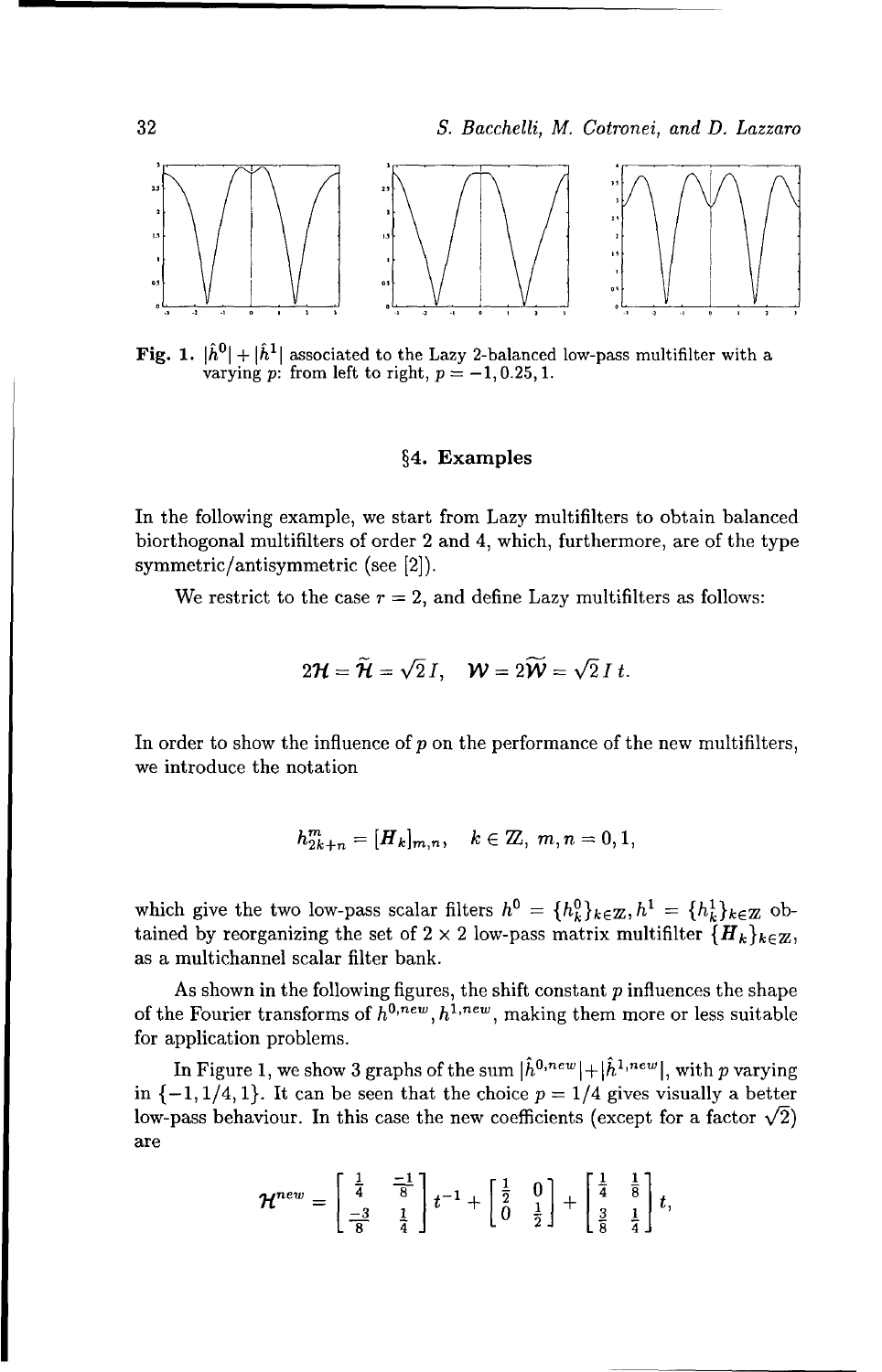

**Fig. 2.**  $|\hat{h}^0| + |\hat{h}^1|$  associated to the Lazy 4-balanced low-pass multifilter with a varying p: from left to right,  $p = 0, 0.4, 0.8$ .

$$
\mathcal{W}^{new} = \begin{bmatrix} -\frac{5}{64} & \frac{1}{32} \\ \frac{3}{32} & -\frac{5}{64} \end{bmatrix} t^{-1} + \begin{bmatrix} -\frac{1}{4} & -\frac{1}{16} \\ -\frac{3}{16} & -\frac{1}{4} \end{bmatrix} + \begin{bmatrix} \frac{21}{32} & 0 \\ 0 & \frac{21}{32} \end{bmatrix} t + \begin{bmatrix} -\frac{1}{4} & \frac{1}{16} \\ \frac{3}{16} & -\frac{1}{4} \end{bmatrix} t^2 + \begin{bmatrix} -\frac{5}{64} & -\frac{1}{32} \\ -\frac{3}{32} & -\frac{5}{64} \end{bmatrix} t^3,
$$

$$
\widetilde{\mathcal{H}}^{new} = \begin{bmatrix} -\frac{5}{64} & -\frac{3}{32} \\ -\frac{1}{32} & -\frac{5}{64} \end{bmatrix} t^{-2} + \begin{bmatrix} \frac{1}{4} & -\frac{3}{16} \\ -\frac{1}{16} & \frac{1}{4} \end{bmatrix} t^{-1} + \begin{bmatrix} \frac{21}{32} & 0 \\ 0 & \frac{21}{32} \end{bmatrix} + \begin{bmatrix} \frac{1}{4} & \frac{3}{16} \\ \frac{1}{16} & \frac{1}{4} \end{bmatrix} t + \begin{bmatrix} -\frac{5}{64} & \frac{3}{32} \\ \frac{1}{32} & -\frac{5}{64} \end{bmatrix} t^{2},
$$

$$
\widetilde{\mathcal{W}}^{new} = \begin{bmatrix} -\frac{1}{4} & -\frac{3}{8} \\ -\frac{1}{8} & -\frac{1}{4} \end{bmatrix} + \begin{bmatrix} \frac{1}{2} & 0 \\ 0 & \frac{1}{2} \end{bmatrix} t + \begin{bmatrix} -\frac{1}{4} & \frac{3}{8} \\ \frac{1}{8} & -\frac{1}{4} \end{bmatrix} t^{2}.
$$

A second example (Fig. 2) shows the behaviour of the scalar low-pass filters associated to the Lazy 4-balanced multifilters, with different choices for the parameter p. In this case, the choice  $p = 0.4$  provides the best behaviour of the low-pass filters.

We have experimented with the above multifilters in an image compression example (on the Lena image), by making use of a multiwavelet-based embedded coding [6]. Results obtained with the best choices of 2 and 4-balanced Lazy multifilters are compared, at same compression ratio 1:16, with those produced by Chui-Lian (CL) [5] and Geronimo-Hardin-Massopust (GHM) [9] multifilters. CL and GHM multifilter both have approximation order 2, but need prefiltering. For comparison purposes, this prefiltering step has been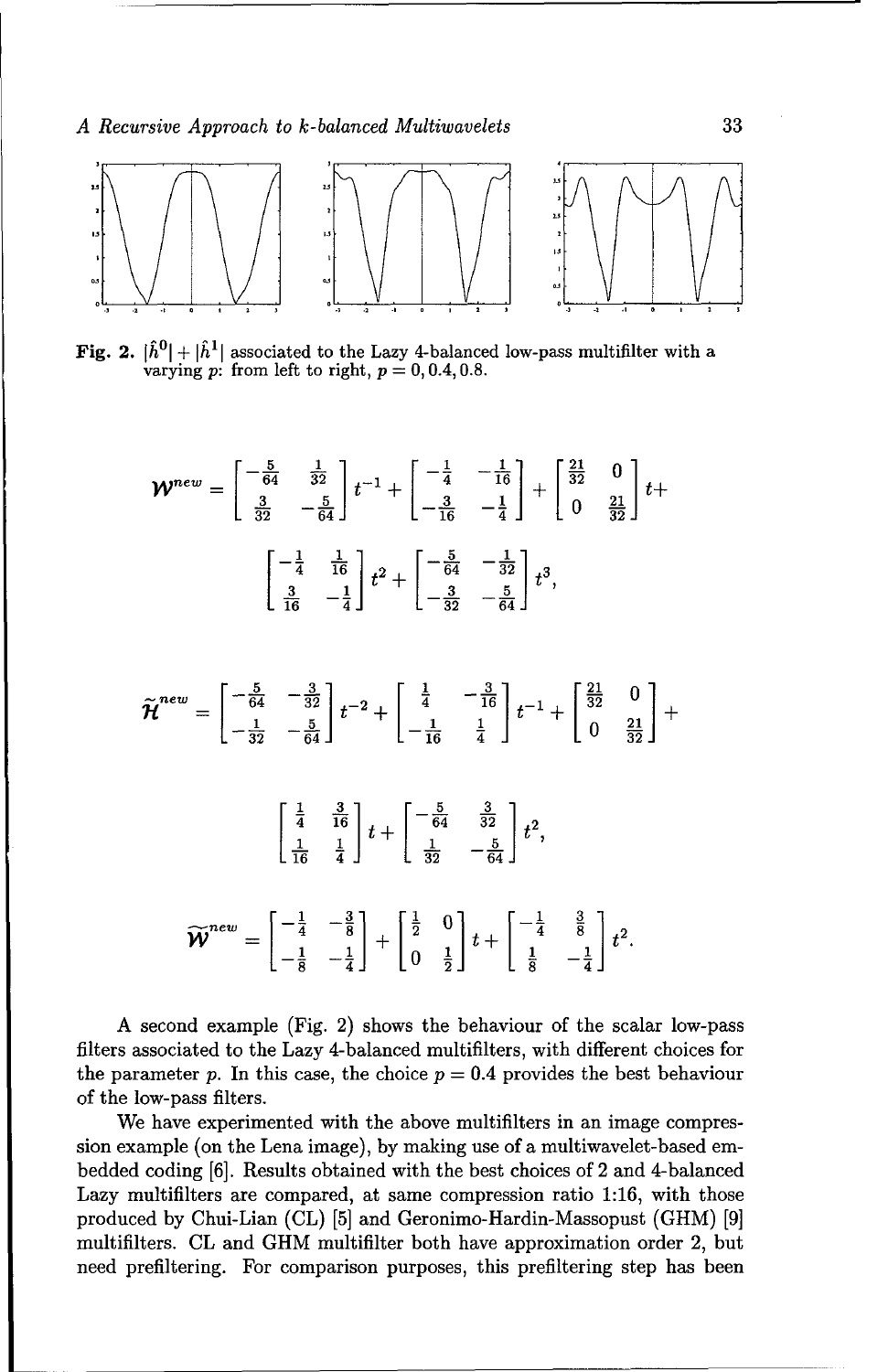

Fig. **3.** Reconstructions of Lena compressed with different bases. From the top left corner: 2-balanced Lazy multifilter with  $p = 0.25$ ; 4-balanced Lazy multifilter with  $p = 0.4$ ; CL without prefiltering; GHM without prefiltering.

|      |       |       |       | C.R. 2-bal. Lazy   4-bal. Lazy   CL without pref. GHM without pref. |
|------|-------|-------|-------|---------------------------------------------------------------------|
| - 16 | 26.61 | 28.12 | 11.79 | 21.72                                                               |

Tab. 1. PSNR values (in dB) with different multifilters.

omitted, in order to show how a prefiltering is absolutely necessary when dealing with non-balanced multifilters.

These results are shown in Table 1. Figure 3 shows the reconstruction of Lena compressed with the above-mentioned bases. It can be seen from the table and the figure that 2-balanced Lazy multifilters behave better than CL and GHM. Better results are of course achieved by the 4-balanced multifilters.

In the above experiments, we have not taken into account the orthonormal balanced multiwavelets of Lebrun-Vetterli [16] (which definitely give the best results, due to their good spectral properties), since our aim was not to construct the best possible filters, but to show the flexibility of our tool in building multifilters which do not need prefiltering and which are easily found by solving simple linear equations. One can obtain more effective filters with this procedure by extending the length of the lifting polynomials, and by using one of the many well-known good strategies for filter construction.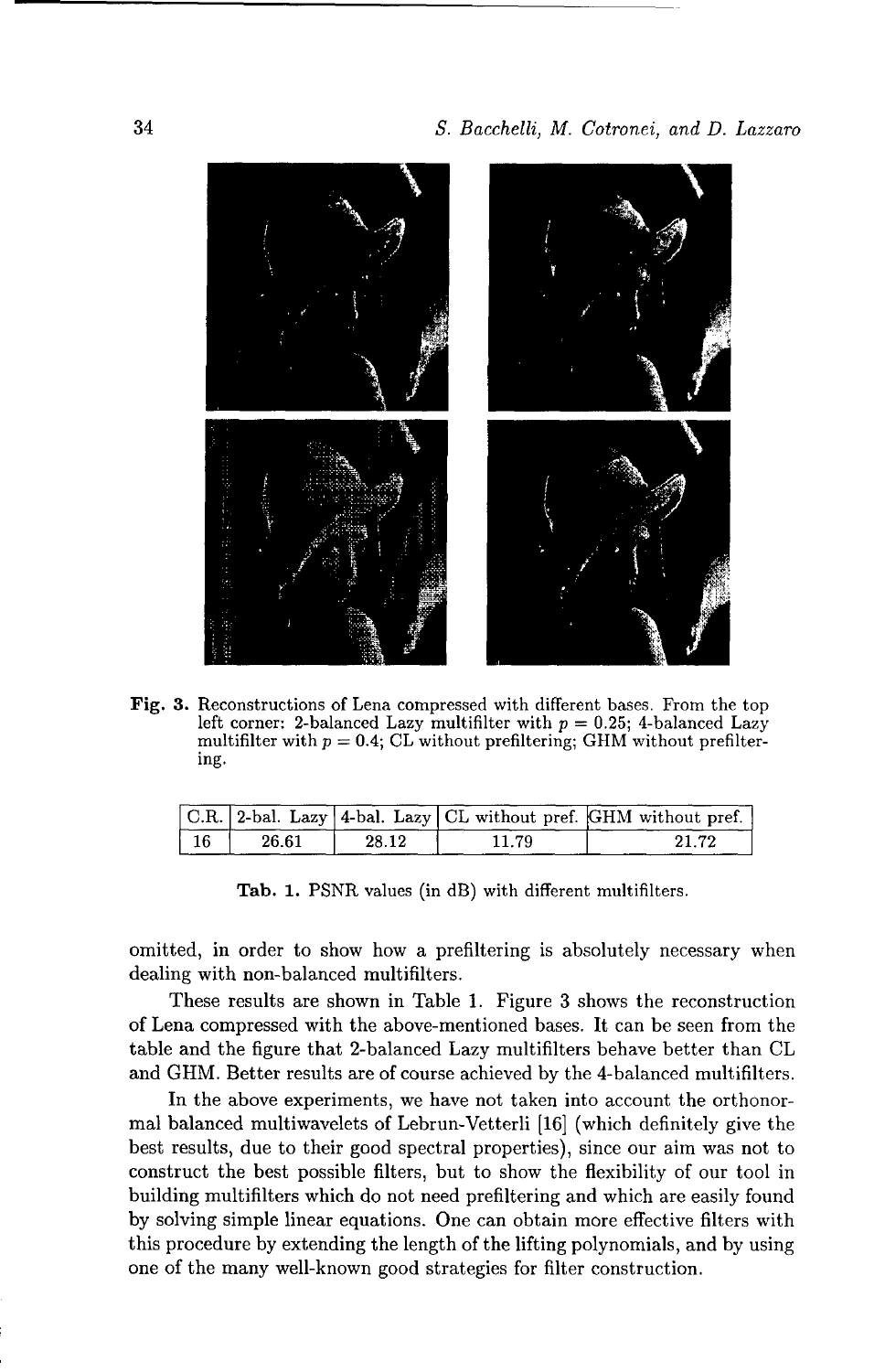#### *A Recursive Approach to* k-balanced Multiwavelets 35

Acknowledgments. This work was supported by COFIN 97 project: "Analisi Numerica: Metodi e Software Matematico" and CNR project 98.01017.CT01.

#### References

- 1. Bacchelli, S., Block Toeplitz and Hurwitz matrices: a recursive approach, Advances in Appl. Math. 23 (1999), 199-210.
- 2. Bacchelli, S., M. Cotronei, and D. Lazzaro, An algebraic construction of k-balanced multiwavelets via the lifting scheme, submitted to Numer. Algorithms.
- 3. Bacchelli, S., and D. Lazzaro, Some practical applications of block recursive matrices, International Journal of Computers and Mathematics with Applications, to appear.
- 4. Barnabei, M., and L. Montefusco, Recursive properties of Toeplitz and Hurwitz matrices, Linear Algebra Appl. 274 (1998), 367-388.
- 5. Chui, C. K., and J. Lian, A study of orthonormal multi-wavelets, **Appl.** Numer. Math. 20 (1996), 273-298.
- 6. Cotronei, M., D. Lazzaro, L. B. Montefusco, and L. Puccio, Image compression through embedded multiwavelet transform coding, IEEE Trans. on Image Process, to appear.
- 7. Cotronei, M., L. B. Montefusco, and L. Puccio, Multiwavelet analysis and signal processing, IEEE Trans. on Circuits and Systems II: Analog and Digital Signal Processing 45 (1998), 970-987.
- 8. Daubechies, I., and W. Sweldens, Factoring wavelet transform into lifting steps, Tech. Report, Bell Labs, 1996.
- 9. Geronimo, J. **S.,** D. P. Hardin, and P. R. Massopust, Fractal functions and wavelet expansions based on several scaling functions, J. Approx. Theory 78(3) (1994), 373-401.
- 10. Goh, S. S., Q. Jiang, and T. Xia, Construction of biorthogonal multiwavelets using the lifting scheme, preprint.
- 11. Goodman, T. N. T., and S. L. Lee, Wavelets of multiplicity r, Trans. Amer. Math. Soc.. 342(1) (1994), 307-324.
- 12. Hardin, D. P., and D. W. Roach, Multiwavelet prefilters I: orthogonal prefilters preserving approximation order  $p \leq 2$ , IEEE Trans. on Circuits and Systems II: Analog and Digital Signal Processing 45 (1998), 1106- 1112.
- 13. Jiang, Q., On the construction of biorthogonal multiwavelet bases, preprint.
- 14. Lazzaro, D., Biorthogonal M-band filter construction using the lifting scheme, Numer. Algorithms, to appear.
- 15. Lebrun, J., and M. Vetterli J. Lebrun and M. Vetterli, Balanced multiwavelets: theory and design, IEEE Trans. on Signal Process. 46 (1998).